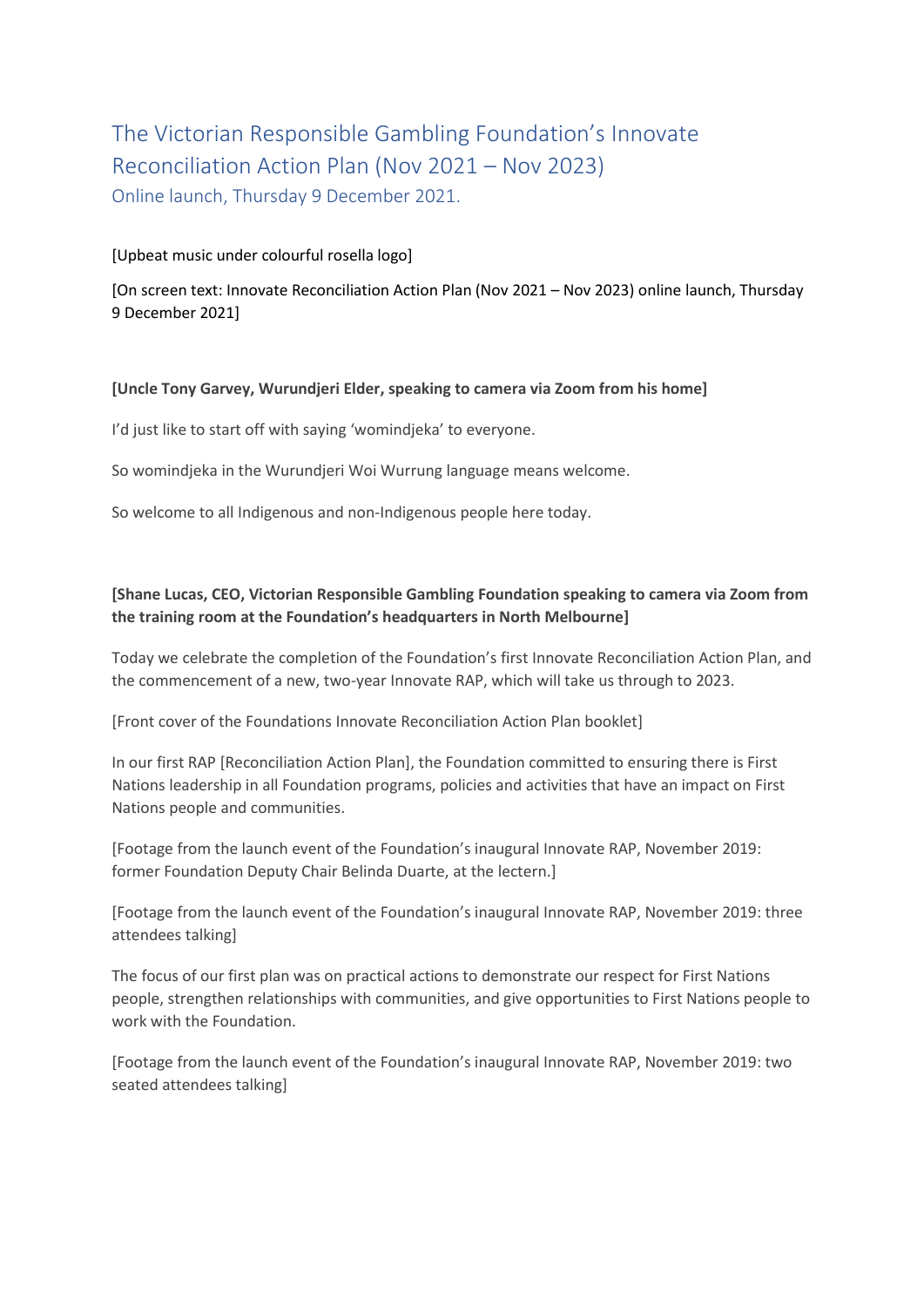## **[Rodney Jackson, First Nations Reconciliation Expert Adviser to the Foundation, speaking to camera via Zoom]**

I think the Victorian Responsible Gambling Foundation RAP demonstrates respect for Aboriginal communities right across Victoria in all areas.

It focuses on building cultural safety within the organisation, working in a collaborative way with traditional owners and local Aboriginal communities through the efforts and organisation that the Victorian Responsible Gambling Foundation have a real and thorough expertise in improving the wellbeing of Aboriginal people within the whole of Victoria.

And particularly in the work that's been explored, with all our colleagues in Aboriginal organisations that you fund.

#### **[Shane Lucas speaking to camera via Zoom]**

So, the Foundation has embarked on our second Innovate RAP in the same spirit of collaboration that guided the first.

The framework supports self-determination through actions that place culture front and centre. That acknowledge and tackle trauma. That promote healing. That call out and combat racism and ensure that economic benefits rest in communities.

And above all, prioritise cultural safety.

## **[Aunty Geraldine Atkinson, Co-Chair, First Peoples' Assembly of Victoria speaking to camera via Zoom]**

We really believe that, you know, Truth-telling is really an important part that's really going to provide that evidence for us in relation to the Treaty process and how we stand up Treaties.

And we know that it's high time that the whole of this country needs to be told the truth.

We just want to make sure people get involved and work with us. We need allies.

It's non-Aboriginal people we want - that, you know – have the majority voice to back what we're doing.

To share what we're doing. And to get the word out about the First People's Assembly of Victoria and the Treaty process.

Because it's really important - we need allies.

#### **[Shane Lucas speaking to camera via Zoom]**

We're thrilled to be progressing to a second Reconciliation Action Plan.